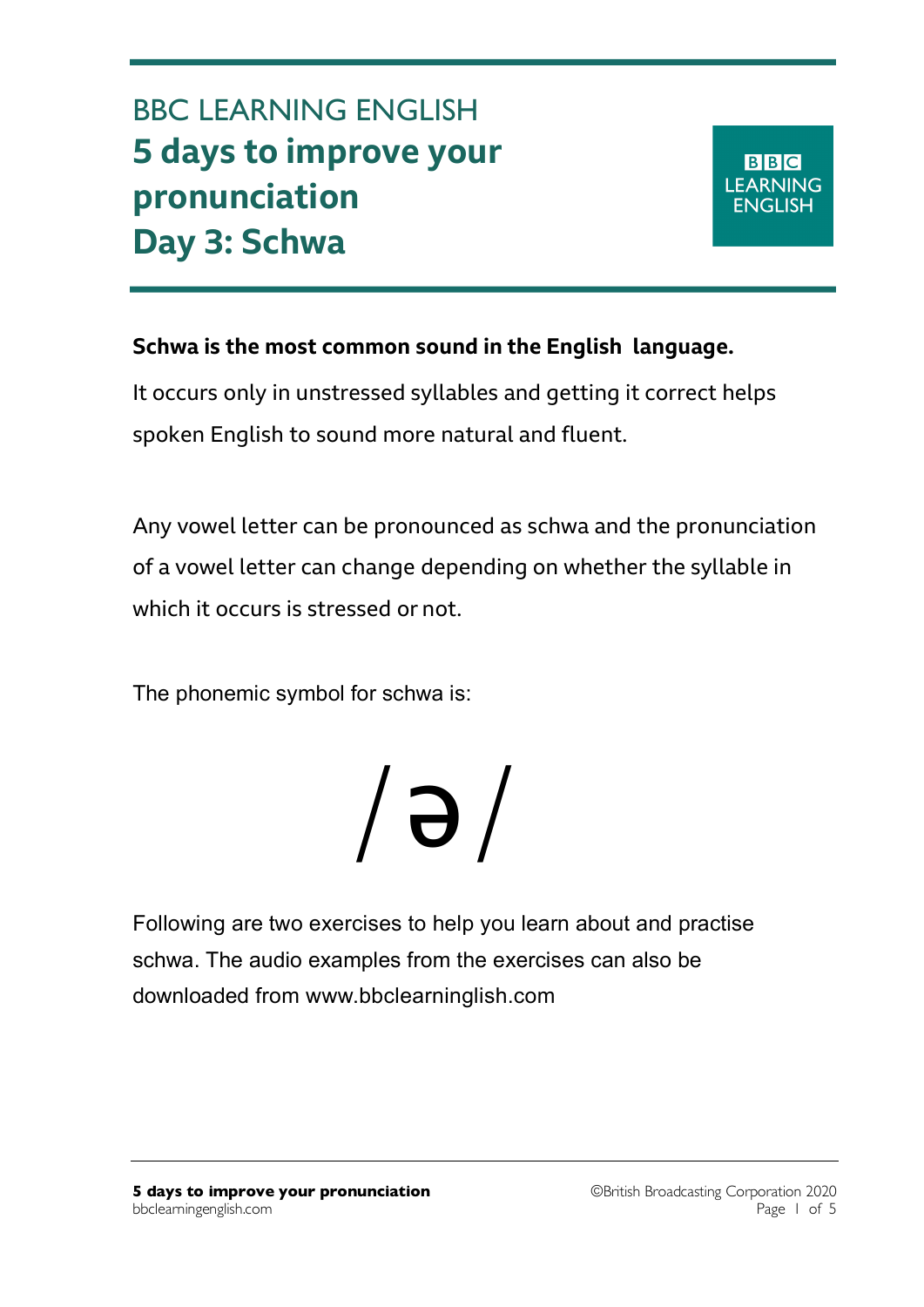### **Exercise 1**

Look at the words below and decide where in the word the schwa sound occurs.

Underline and/or write the schwa symbol over the correct part of the word.

The first one has been done for you.

Hint: One word has two examples of schwa. All the others have only one.

| $\sqrt{e}$ |           |
|------------|-----------|
| doctor     | banana    |
| tomorrow   | difficult |
| summer     | level     |
| protect    | survive   |
| pupil      | theatre   |
| measure    | wizard    |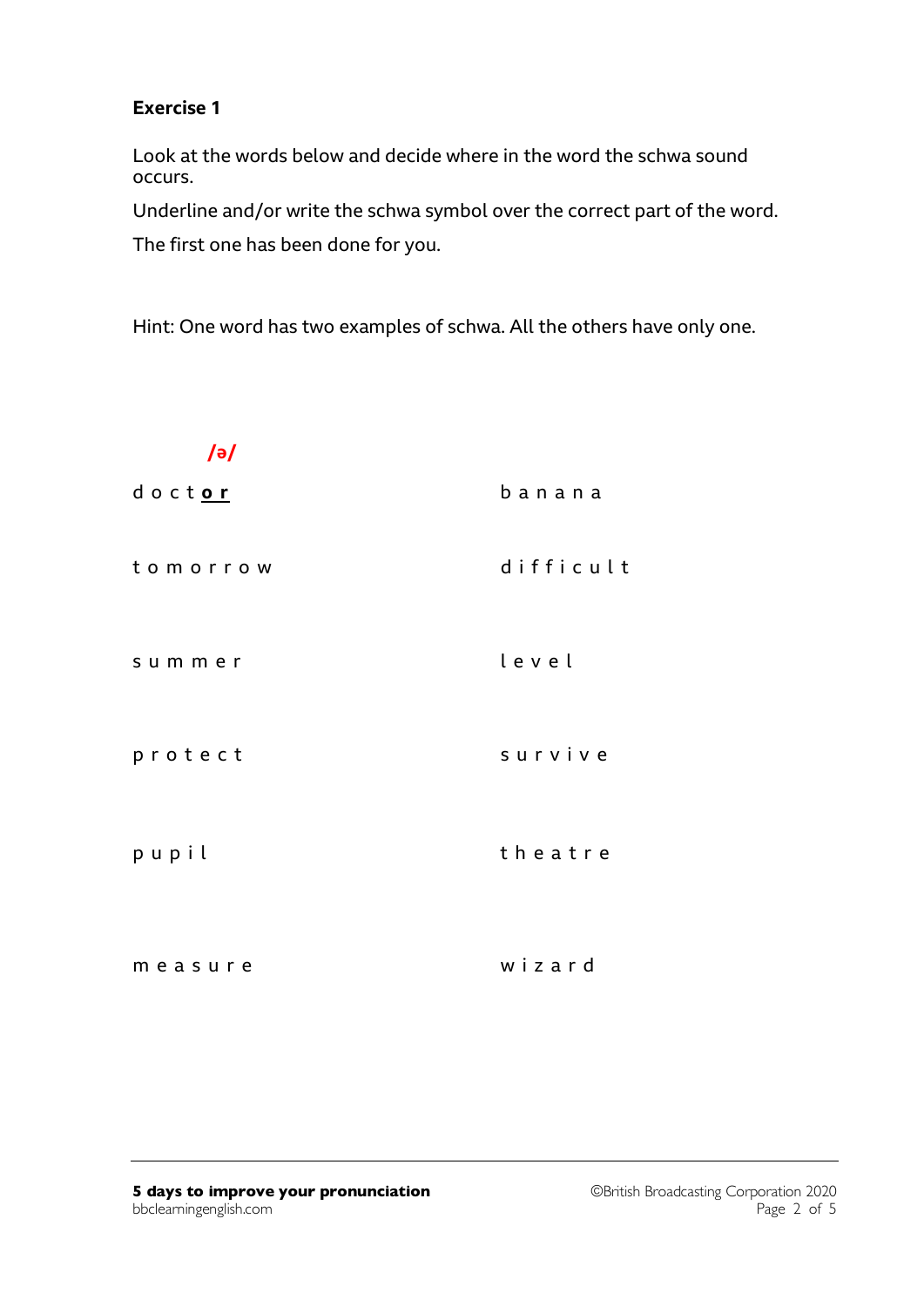## **Exercise 2**

In this exercise, look at these sentences and decide where the schwa sound occurs. It may occur more than once in each sentence. The minimum number of schwas in a sentence is 1, the maximum 7.

## $/$ ə $/$

- 1. It's for you.
- 2. It takes a lot of time
- 3. How about a cup of tea?
- 4. What are you doing tonight?
- 5. What time will you arrive at the party?
- 6. I was going to tell you.
- 7. The leisure centre is closed for a private function
- 8. The airport is not far from the capital city.
- 9. The book is about pronunciation.
- 10. We need more financial support.
- 11. You need to pay attention all the time.
- 12. It is a very thorough report.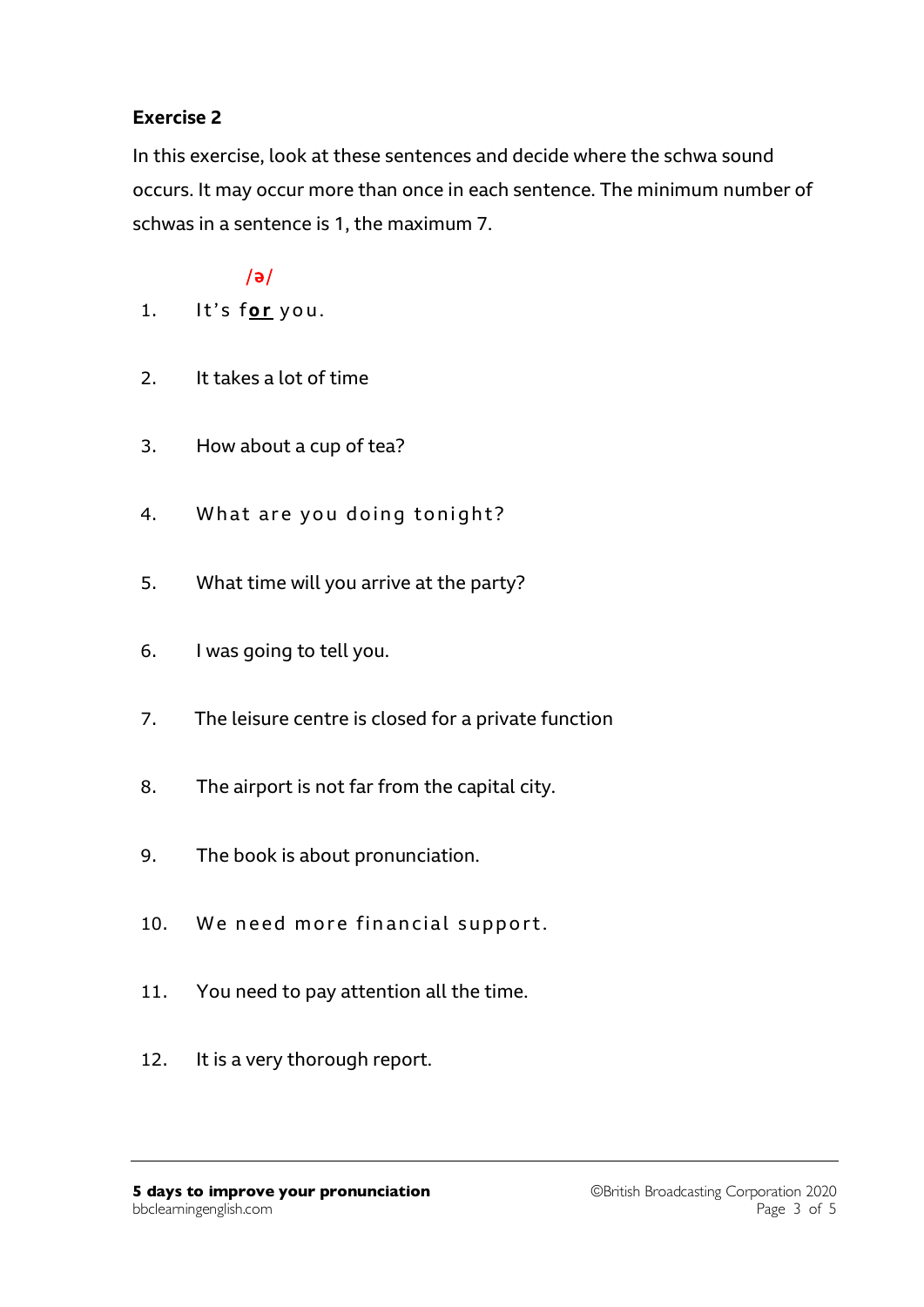## **Answers Exercise 1**

d o c t **o r** b **a** n a n **a**

t **o** m o r r o w d i f f i c **u** l t

 **/ə/ /ə/** s u m m **e r** l e v **e** l

 **/ə/ /ə/** p r <u>o</u> t e c t survive

# m e a s **u r e** w i z **a r** d

## **/ə/ /ə/ /ə/**

## **/ə/ /ə/**

 **/ə/ /ə/** p u p **i** l t h e a t **r e**

 **/ə/ /ə/**